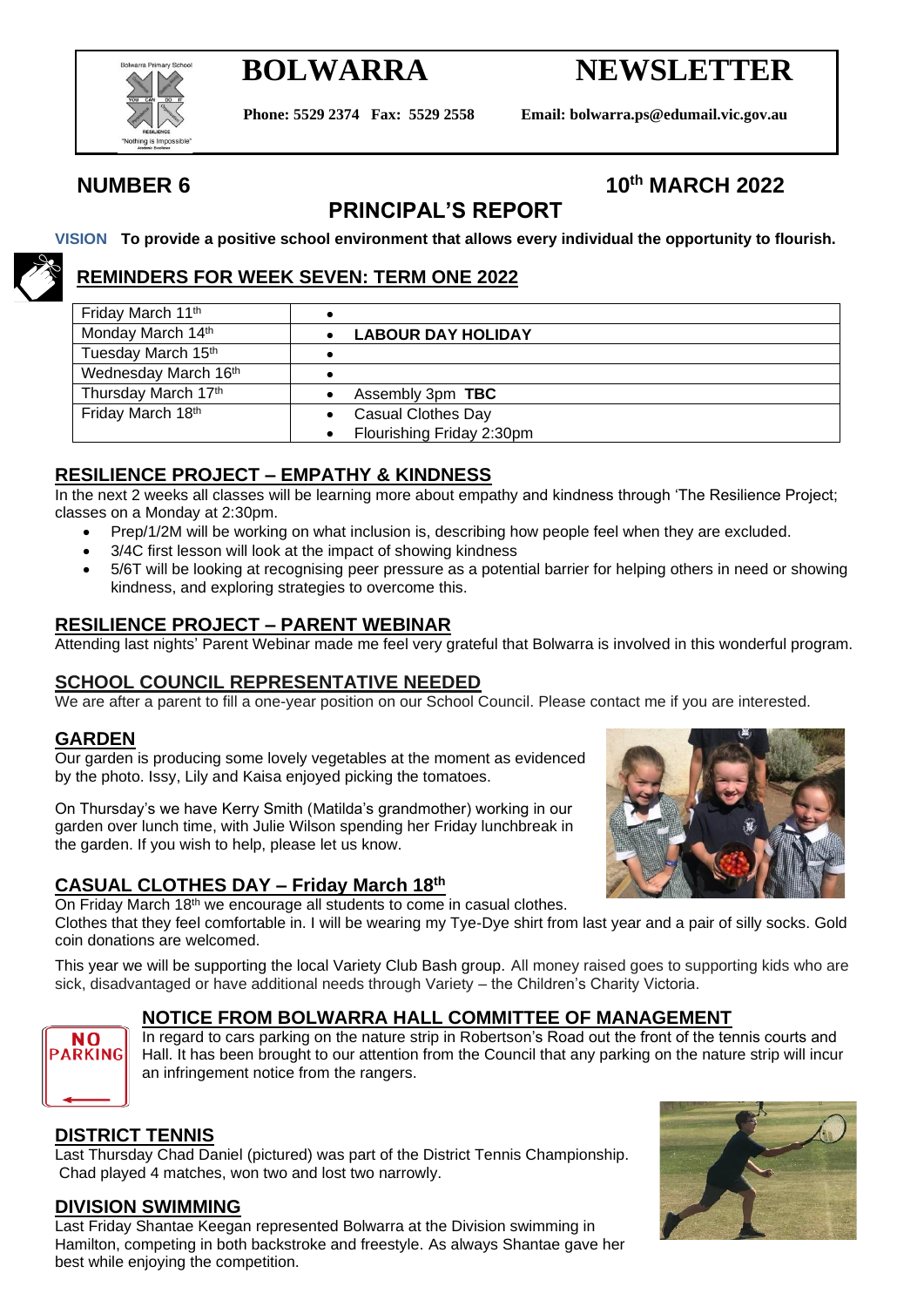| <b>EXTRA-CURRICULA TERM 1 DATE 2022</b> |           |                  |                |                                                                      |  |
|-----------------------------------------|-----------|------------------|----------------|----------------------------------------------------------------------|--|
| <b>March</b>                            | Friday    | 11 <sup>th</sup> |                | <b>Flourishing Friday Excursion</b>                                  |  |
|                                         | Monday    | 14 <sup>th</sup> | -              | <b>Labour Day Holiday</b>                                            |  |
|                                         | Friday    | 18 <sup>th</sup> | ۰              | <b>Flourishing Friday</b>                                            |  |
|                                         | Wednesday | 23 <sup>rd</sup> | ۰              | School Council AGM 7pm                                               |  |
|                                         | Friday    | 25 <sup>th</sup> | ۰              | <b>Rural Athletics</b>                                               |  |
|                                         | Wednesday | 30 <sup>th</sup> | $\blacksquare$ | BMX Show 9:30am                                                      |  |
| April                                   | Friday    | 1 <sup>st</sup>  |                | <b>Flourishing Friday</b>                                            |  |
|                                         | Tuesdav   | 5 <sup>th</sup>  | ۰              | <b>District Athletics</b>                                            |  |
|                                         | Wednesday | 6 <sup>th</sup>  | $\blacksquare$ | Parent/Teacher Interviews 4pm - 6pm<br><b>Time Slot bookings</b>     |  |
|                                         | Thursday  | 7 <sup>th</sup>  | ۰              | Parent/Teacher Interviews 8am - 6pm<br>forms to go home<br>next week |  |
|                                         | Friday    | 8 <sup>th</sup>  |                | Last Day of Term 1                                                   |  |
|                                         |           |                  |                |                                                                      |  |

*LEE GIBBONS……………….PRINCIPAL*

**HAPPY BIRTHDAY** to Zoe Arthur who turns 6 tomorrow, and Julie Wilson who will celebrate her birthday on Monday.

### **BOOK CLUB- ISSUE 2 ……. due back by Friday, 18th March**





#### **EASTER RAFFLE – RAFFLE TICKETS are attached to today's newsletter**

**DONATIONS:**-Families are asked to donate an 'Easter Themed' item for our raffle..i.e. Easter Eggs, Easter colouring books, small Easter toys etc. Donations can be brought to the office.

#### **FAIRY GARDEN ORNAMENTS**

If you have any unwanted ornaments for a fairy garden that you would like to donate to school we would be most grateful. Please send them along to the office for Sherryn.



**The GSWIFL Portland Tigers JFC** are looking to field 3 sides in 2022

Under 11s<br>(U11s, must be 8-10 years at Jan 1st 2022) **Under 14s** 

**Under 17s** 



**Starting from the 15th March Tuesdavs and Thursdays** 

**Alexandra Park** 

4: 30 pm to 5:30 pm

Pre-season training, Tuesdays and Thursdays from March 15th. All past and new players welcome, bring a mate have a kick, all



abilities welcome no experience needed. BYO drinks etc, follow COVID guidelines please do not attend if feeling unwell.

For more details please contact email: portlandtigersjfc@gmail.com Simon: 0409 521 789



## **PORTLAND AUSKICK CENTRE**

**WHERE: HANLON PARK, PORTLAND, VIC WHEN: WEDNESDAY NIGHTS** DATES: APRIL 27TH TILL JUNE 29TH (10 SESSIONS) TIME: 5:00 PM-6:00 PM COST: \$89.00 INCLUDES AUSKICK PACK, All SESSIONS TERM 2, 2022

> **REGISTER ONLINE** https://play.afl/auskick

Portland Auskick Centre | PlayHQ **CONTACTS:** 

EMAIL: portlandauskickcentre@gmail.com COORDINATOR: Michael Carr 0411 841 562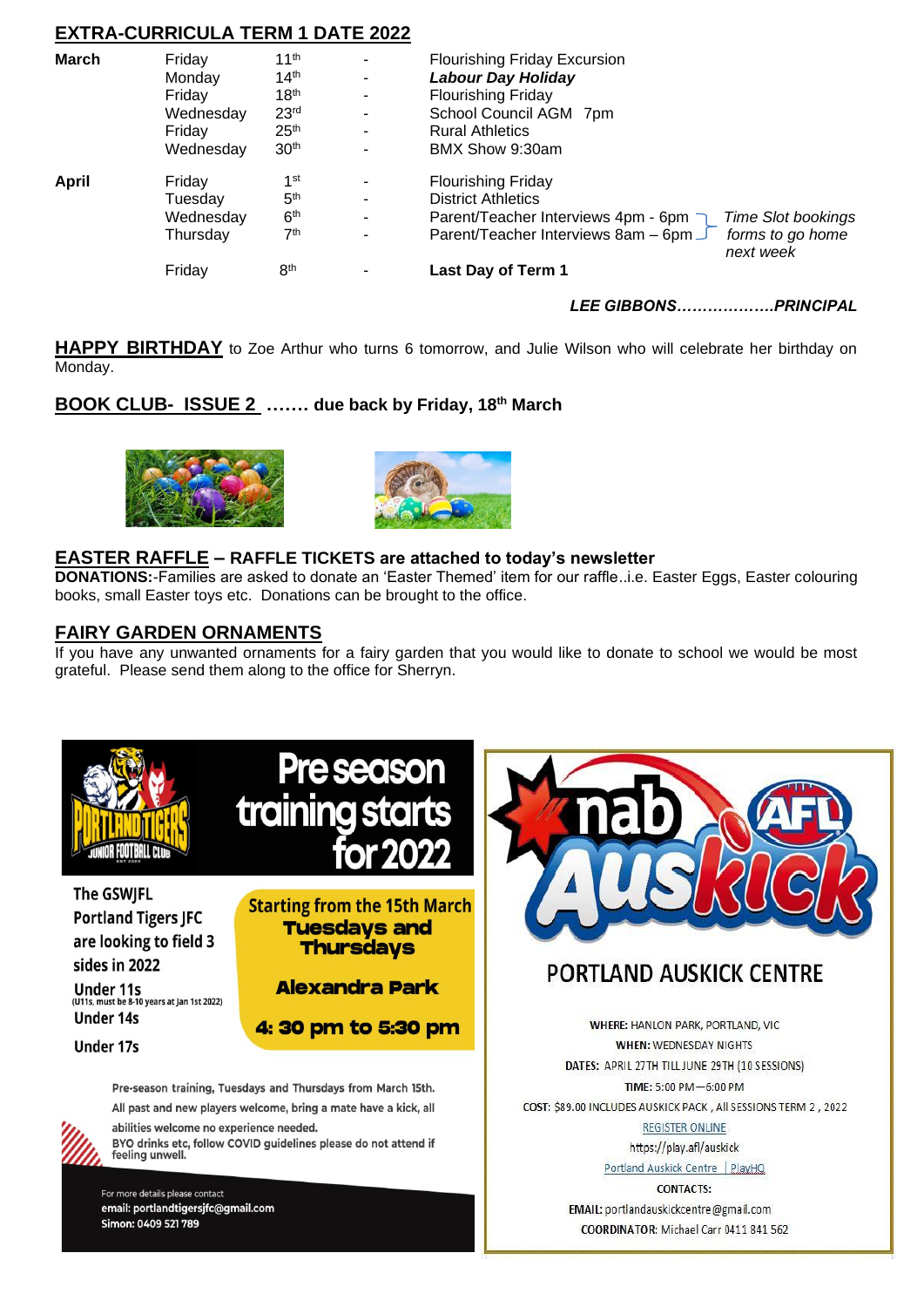#### **Chaplains' Corner – What do you want for your kids?**

What might be your response to the question, "What do you want for your kids?" You'll be on board with many parents if you choose happiness. Other suggestions may include an enjoyable job, enough finance to pay the bills, a comfortable home, or a supportive partner. Again, all good. So, the second question for you is, "How will you help your kids achieve these sorts of goals?"

Well, there's something even more important than these worthy goals. It's what many would call selfacceptance, being comfortable with who I am. About not having to measure up to everyone's expectations. Of steering clear of comparisons with the achievements of others. How do we steer our kids towards feeling good about who they are? Consider....

- • **Step #1 is to recognise that we are all different** – Families need to be super wise on this one. If there is more than one child in the family, get ready to cope with different personalities, different preferences and different interests. Expect these differences and then learn to accept them.
- • **Step #2 then is to celebrate differences** – The child who is well organised and can think ahead may have a brother or sister who is super creative with zero organisation ability. Expecting one to be like the other is pointless, even damaging. Learn to identify the strengths of each family member.
- •**Step #3 is to help each child revel in their abilities** – This is time well spent. Learn to bring out the best in your emerging musician, or artist, or builder, or fixit child. In this active acceptance of differences, you are helping each child to be at peace with their own personal endeavours.
- •**Step #4 is to ban comparisons** – There's no point. To compare the budding guitarist with the keen carpenter or cook is not just a waste of time, it holds up one as being more important than another. Comparisons breed competition for parental attention which usually produces winners and losers.
- $\bullet$  **Step #5 is the active promotion of differences** – Why not run a special event for family friends and grandparents? Have your musician strum a tune. Have your young artist or seamstress display their handiwork. Ask your junior gardener for a guided tour of their garden beds. You'll kick real goals.
- $\bullet$  **Step #6 is to enlarge your own skills** – You may have to do some homework if your child wants to breed budgerigars, or has rescued a blue tongue lizard, or wants to teach that puppy some tricks. The chances are good that they'll take an interest in what may be new to you. So, get with it.
- • **Step #7 is to develop some other skills** – In addition to their own natural interests, take the time to show your kids how to listen to others, how to run a conversation, how to ask questions and how to apply their other skills to serve the lonely and needy. This is a great confidence builder.
- $\bullet$  **Step #8 is about keeping a balance** – This is particularly so when work demands may be pressing and time consuming. If mum or dad arrive home regularly tired, the energy won't be there for nurturing the interests of the family. This balance keeping is not always easy but it is important.

So, let's start putting it all together. Think again about your goals for your kids. Happiness grows out of a real sense of being at home with ourselves, of achievement, of doing things well, of living our lives with a real sense of personal accomplishment. And it's also about being around the place to bless others. We're not here on this earth just for ourselves. Be the talent scouts in your own family!

**John** – stay in touch **revsimmo@gmail.com** – 0428 780 421, **Andreena** – 0428 233 082